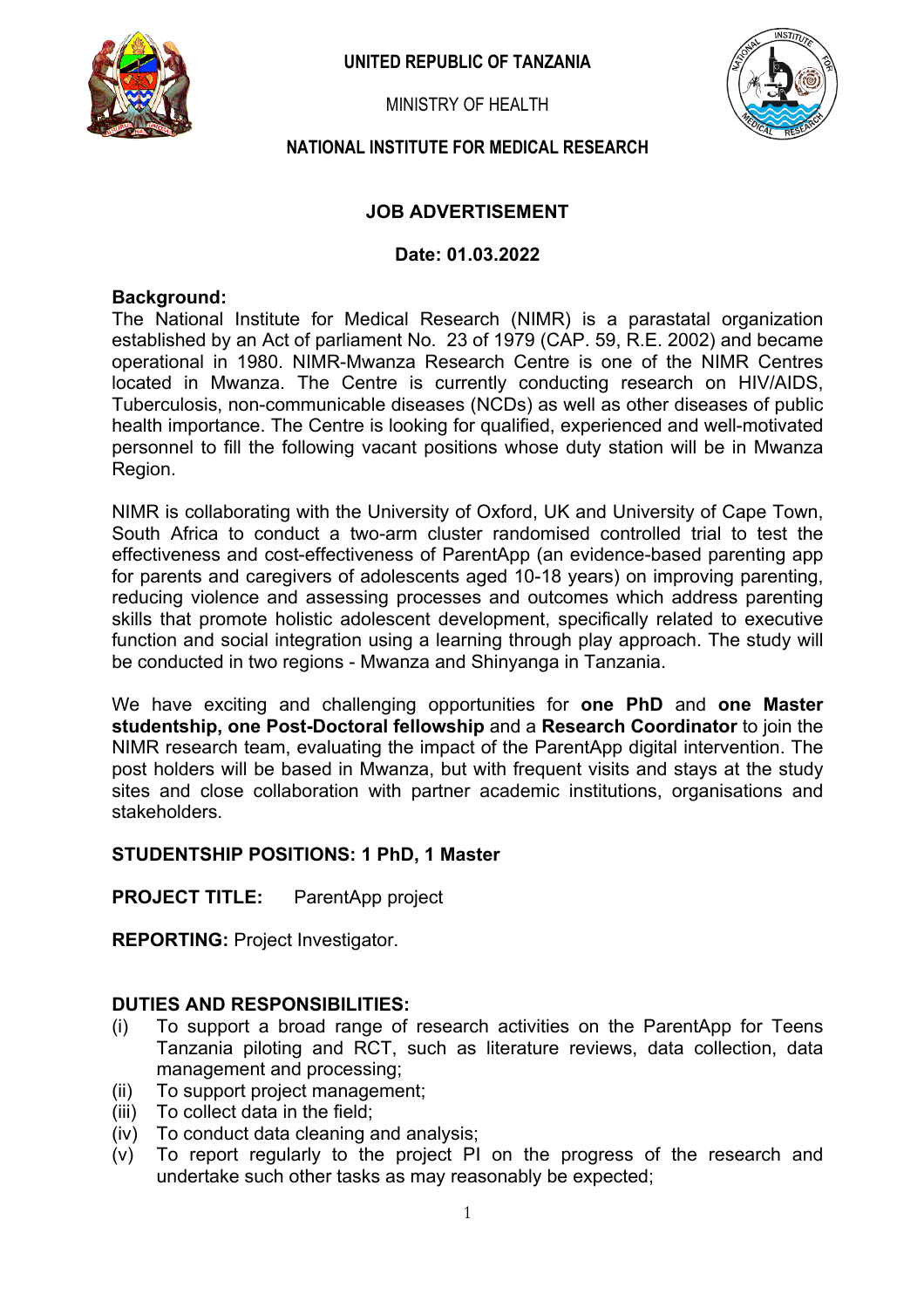- (vi) To prepare reports and other documentation for academic and non-academic audiences; and
- (vii) To perform any other related duties as may be assigned by the Supervisor.

## **QUALIFICATION AND COMPETENCE:**

#### **For the PhD studentship**

- (i) A Master's degree qualification in Public Health, Epidemiology, Education, Sociology, Anthropology, Social Work, Psychology;
- (ii) Experience in evidence-based research, digital interventions, parenting and/or child development using quantitative methods;
- (iii) Demonstrable commitment to improving the lives of children affected by abuse and poverty;
- (iv) Excellent written and oral communication skills in both English and Kiswahili;
- (v) To work as part of a multidisciplinary research team; and
- (vi) Computer literacy.

#### **For the Master studentship**

- (i) A holder of a degree in Education, Sociology, Anthropology, Social Work, or Psychology;
- (ii) Demonstrable commitment to improving the lives of children affected by abuse and poverty;
- (iii) Excellent written and oral communication skills;
- (iv) To work as part of a multidisciplinary research team; and
- (v) Computer literacy.

## **TERMS OF SERVICE:**

The period of the contract is 3 years for PhD and 2 years for the Master studentship.

#### **DUTY STATION**:

The successful candidate will be based at NIMR Mwanza Centre.

## **2. JOB POSITION: POST DOCTORAL RESEARCHER (1 Post)**

**PROJECT TITLE:** Parent App for teens Tanzania

**REPORTING:** Project Principal Investigator

#### **DUTIES AND RESPONSIBILITIES:**

- (i) To work as part of a team of researchers and implementers on the development, optimization, evaluation, and scale-up of a digital parenting intervention in Tanzania;
- (ii) To conduct literature reviews on topics related to research;
- (iii) To conduct data cleaning and data management;
- (iv) To conduct quality checks of the quantitative data (Quality Control);
- (v) To plan and conduct advanced statistical data analyses of longitudinal datasets (cohorts and trials);
- (vi) To build new quantitative datasets and managing existing ones, including complex data cleaning, variable matching and data merging;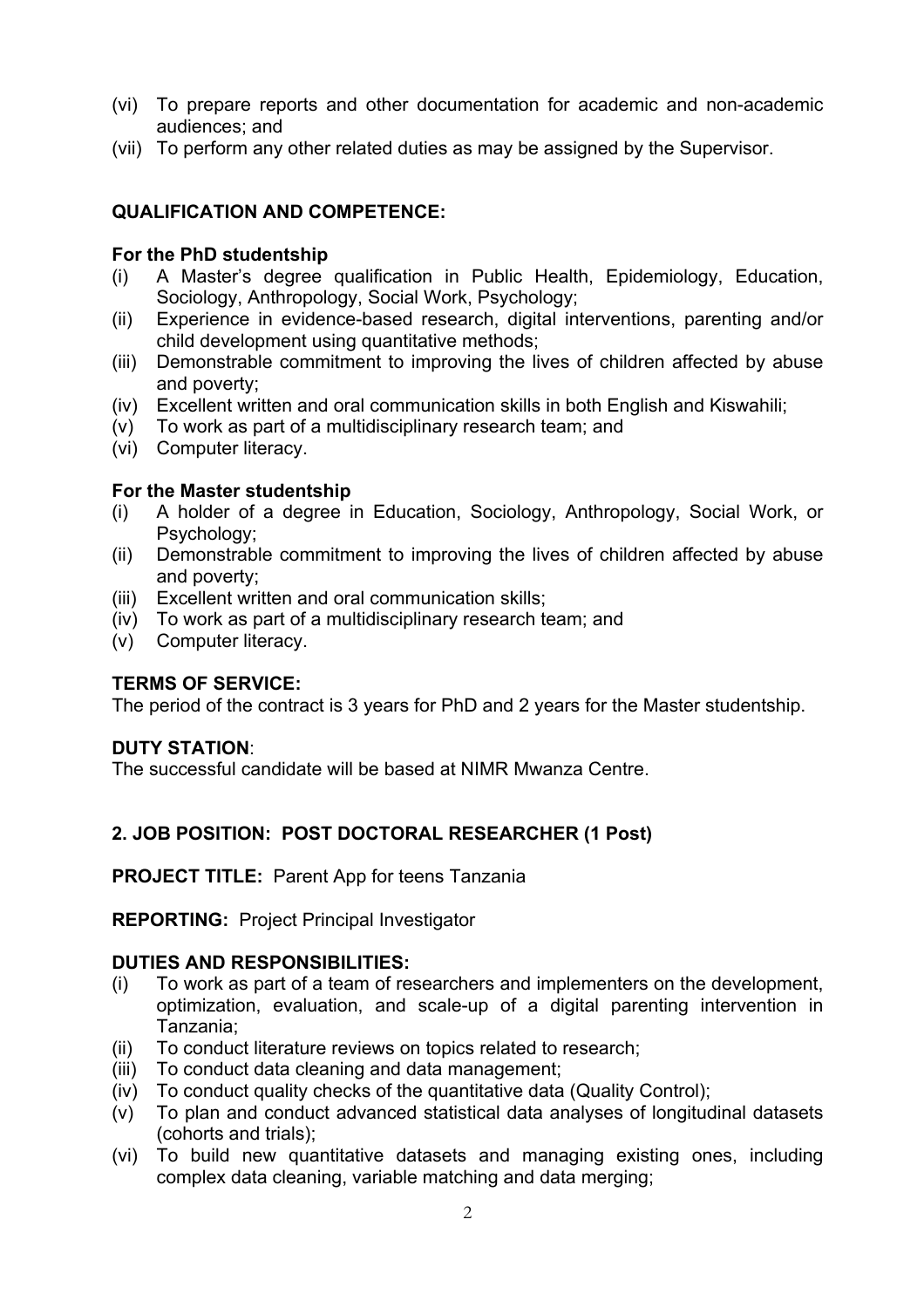- (vii) To contribute to peer-reviewed publications;
- (viii) To prepare materials for and, when required, present research outputs at policy and academic meetings;
- (ix) To support the development of research protocols;
- (x) To provide quantitative capacity-building support to early career researchers;
- (xi) To contribute in preparation of progress and final evaluation reports;
- (xii) To promote the scientific morale at the NIMR Mwanza campus;
- (xiii) Report regularly to the PI on the progress of the research; and
- (xiv) To perform any other related duties as may be assigned by the Supervisor.

# **QUALIFICATION AND COMPETENCE:**

- (i) A Doctorate degree (PhD) in a relevant social science discipline (Psychology, Epidemiology, Health Economics, Public health, Statistics);
- (ii) Excellent data analysis and statistical skills working with longitudinal observational and intervention datasets;
- (iii) Strong presentation skills (and experience sharing research findings effectively to policymakers as well as academic audiences);
- (iv) A track record of excellent publications;
- (v) Excellent written and oral communication skills;
- (vi) To work as part of a multidisciplinary research team; and
- (vii) To perform any other related duties as may be assigned by the Supervisor.

# **TERMS OF SERVICE:** 3 YEARS.

**DUTY STATION**: NIMR Mwanza Centre in Mwanza Region.

# **3. JOB POSITION: RESEARCH COORDINATOR (1 Post)**

**PROJECT TITLE:** Parent App for teens Tanzania

**REPORTING:** The Project Investigator

# **DUTIES AND RESPONSIBILITIES:**

- (i) To assist the PI in developing research protocols and pretesting and piloting of data collection tools;
- (ii) To participate in developing the capacity of junior staff, including training of local research enumerators;
- (iii) To plan and supervise collection of all quantitative data in Mwanza and Shinyanga regions.
- (iv) To coordinate data collection in the field;
- (v) Periodically conduct quality checks of the quantitative data;
- (vi) To collect, transmit and process data; and
- (vii) To perform any other related duties as may be assigned by the Supervisor.

# **QUALIFICATION AND COMPETENCE:**

- (i) A holder of Master's degree in one of the following specializations; Public Health, Education or Epidemiology.
- (ii) Experience in conducting digital data collection;
- (iii) Knowledge and experience in conducting randomized controlled trials is preferable;